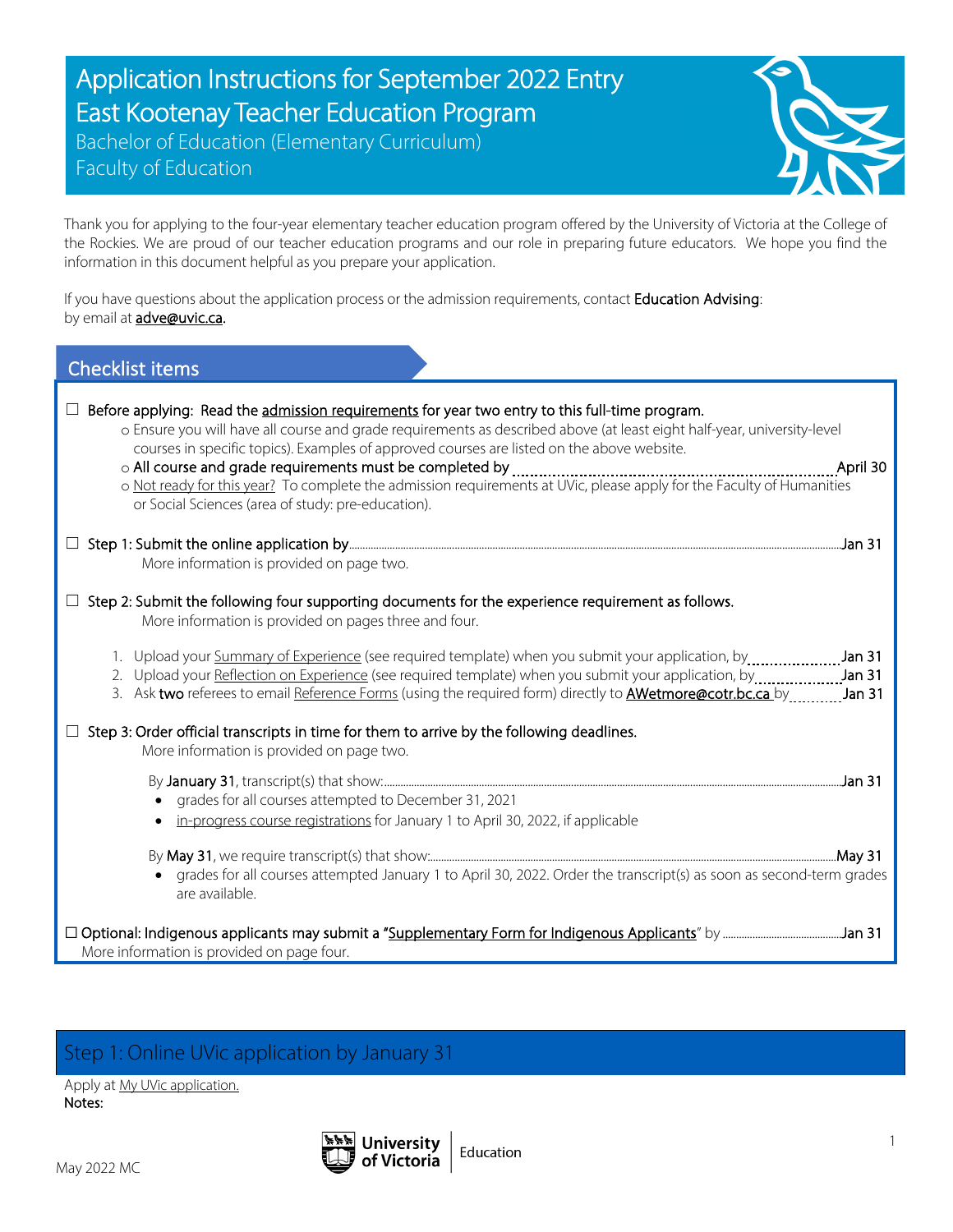- It is important to upload your Summary of Experience and Reflection on Experience in the required format at the time you submit the application. If you apply before January 31 and then subsequently upload these items separately (by Jan. 31), you must allow for a delay of 2-3 weeks before your uploaded documents will be attached to your application and viewable on your application checklist.
- Please confirm your January-April 2022 course registration(s) before applying. It is important to include the term's course information (as well as the Fall 2021 term) accurately in the "in-progress courses" section of the application.
- Select: East Kootenay Teacher Education program.
- List every college and university where you've registered under "post-secondary institutions attended." This includes exchange studies, studies transferred to another institution, Advanced Placement and International Baccalaureate studies, if applicable. The IB declaration appears under "high schools attended." The AP declaration appears as "College of Advanced Placement."
- For each college/university attended, select "no credential received" even if you did receive a certificate, diploma or non-Bachelor's degree credential. Returning UVic students: please update the "credential received" field to "no credential received" for past institutions as well.
	- o Note: applicants with a Bachelor's degree are not eligible for admission to this program (see the Elementary B.Ed. Post-Degree Professional Program instead).
- Late applications (eg. those received after January 31) will be considered only if space remains in the quota after all on-time, eligible applicants have been admitted. In 2021, we did not have space to consider late applicants.

If you have questions about the application or application fees, write to:

鏫 Undergraduate Admissions at adms6@uvic.ca**.**

## Step 2: Official transcripts by January 31 and May 31

Submit an official transcript from every college and university that you've attended, including withdrawals, incomplete, failed, repeated studies and attendance as an exchange student. We cannot review your application if any transcripts are missing.

Official transcripts are those sent directly from the issuing institution to UVic. Transcripts in languages other than English or French must be submitted together with notarized English translations.

Check with your institution about how and when to place your transcript order to meet our transcript deadlines. Processing and mail delivery times will vary. Order as early as possible. Your application will be considered 'late' if any transcripts are received after the published deadlines.

#### Notes:

- This includes College of Advanced Placement (AP) and/or International Baccalaureate (IB).
- UVic students do not need to order UVic transcripts since we have access to those records

| Have your transcript mailed to:                                                                          | <b>OR</b> | Have your transcript <b>couriered</b> to:                                                                            |
|----------------------------------------------------------------------------------------------------------|-----------|----------------------------------------------------------------------------------------------------------------------|
| Undergraduate Admissions<br>University of Victoria<br>PO Box 3025 STN CSC<br>Victoria, BC V8W 3P2 Canada |           | Undergraduate Admissions<br>University Centre, UVic<br>3800 Finnerty Road (Ring Road)<br>Victoria, BC V8P 5C2 Canada |
| <b>Transcript Deadlines:</b>                                                                             |           |                                                                                                                      |

January 31: deadline for official transcripts showing grades for courses attempted to December 2021 January 31: deadline for official transcripts showing in-progress course registration in the January to April 2022 term May 31: deadline for official transcripts showing final grades for courses attempted January to April 2022

### Step 3: Experience requirement by January 31

For September 2023 entry you will need a minimum of 75 hours of practical experience working with children or youth at the age level you wish to teach (ages 5 – 14 for elementary). These hours can be in either one or two settings, and must be face-to-face. Experiences listed must be within the past four years, and some must be within the past two. Experience in international settings is valuable, but we also require at least 25 hours of experience in domestic settings. You must have completed these hours prior to the January 31 application

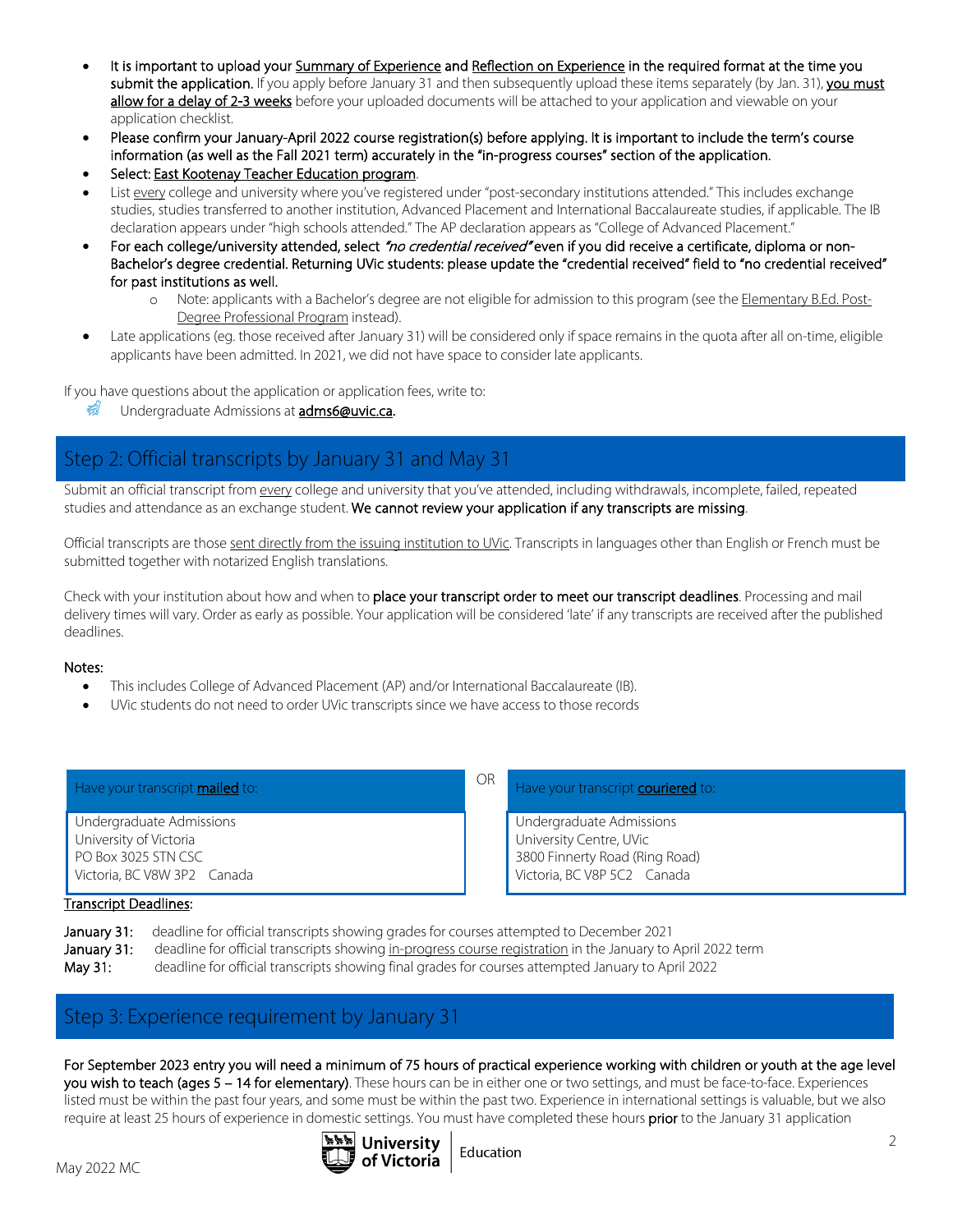deadline. Hours that may occur in the future will not be considered. In the event of a GPA tie with other applicants, we will use experience to determine the successful candidate.

What qualifies as experience with respect to your application? Note these can be either paid or volunteer experiences, or a combination of both.

Typical experiences for applicants include:

- coaching team sports
- working as a camp counsellor, summer program leader, or program leader for youth
- tutoring
- working with church groups or other youth groups
- working in school classrooms as a volunteer or assistant
- life guard/swimming lessons

What does **not** qualify as experience with respect to your application?

- Peer tutoring as a high school student
- Teaching or being a TA at the college or university level
- Parenting, babysitting or caregiving
- Working with an individual student for more than 25 hours.
- Working with students older than 14

#### A. Summary of Experience (use the required format) Upload when you submit the application (by Jan. 31)

You will need to list the organization(s) where you acquired your 50 hours of experience, describe your duties and significant learning from these experiences. If your required hours are in one setting, please fill out the name and contact information of a second reference for that setting. A sample is included as part of the application instructions. You must use the format provided in these application instructions or your application will be considered incomplete and ineligible. The downloadable Word document is available here (link).

#### B. Reflection on Experience (use the required format) Upload when you submit the application (by Jan. 31)

You will be asked to respond to the two provided prompts using examples from the experiences you included in your *Summary of* Experience. Your responses will be assessed on your ability to respond to the prompts using specific examples drawn from your experiences described in the Summary of Experience. This is not a list of accomplishments but rather an opportunity to reflect on what you have learned and how it will inform you as an educator. You must use the format provided in these application instructions or your application will be considered incomplete and ineligible. The downloadable Word document is available here (link).

## C. Confidential Reference forms (two) example and the example of the Each referee to email directly to UVic (by Jan. 31)

The confidential reference forms must be from the two people who you have identified in the Summary of Experience. Ensure that those you ask to be referees can speak to your experience working with children and youth of the appropriate age for your application. Referees must use the form provided; reference letters are not acceptable. References must meet the described criteria or your application will be considered incomplete and ineligible. Both references must recommend or highly recommend your application and results of references are not released to applicants. Reference reports are due at the same time as your application (January 31), so it is beneficial for you to ask potential referees well in advance of the deadline. Late references will not be considered. Instructions to your referee are included with the reference form. You may wish to review them. It is your responsibility to follow up with referees to ensure they have submitted the Reference Form.

#### References cannot be:

- relatives or other family members (including in-laws, step-family, etc.)
- friends or family friends,
- a classroom teacher whose only relationship to you is as their student
- co-workers,
- someone you taught or tutored,
- someone you have supervised,
- somebody who is also applying to a UVic teacher education program.

Obtain the reference form here by clicking this link. To avoid your form being received in an unreadable format: use the latest version of Adobe Acrobat Reader (free) to complete the top portion and save it to a desktop computer (not a phone or tablet) with the following file name: "NEW/RETURNING FIRST INITIAL LAST NAME 4-YR ELEM" depending on whether you'll be new to UVic or a returning UVic student (ex. NEW J SMITH SEC PDPP).

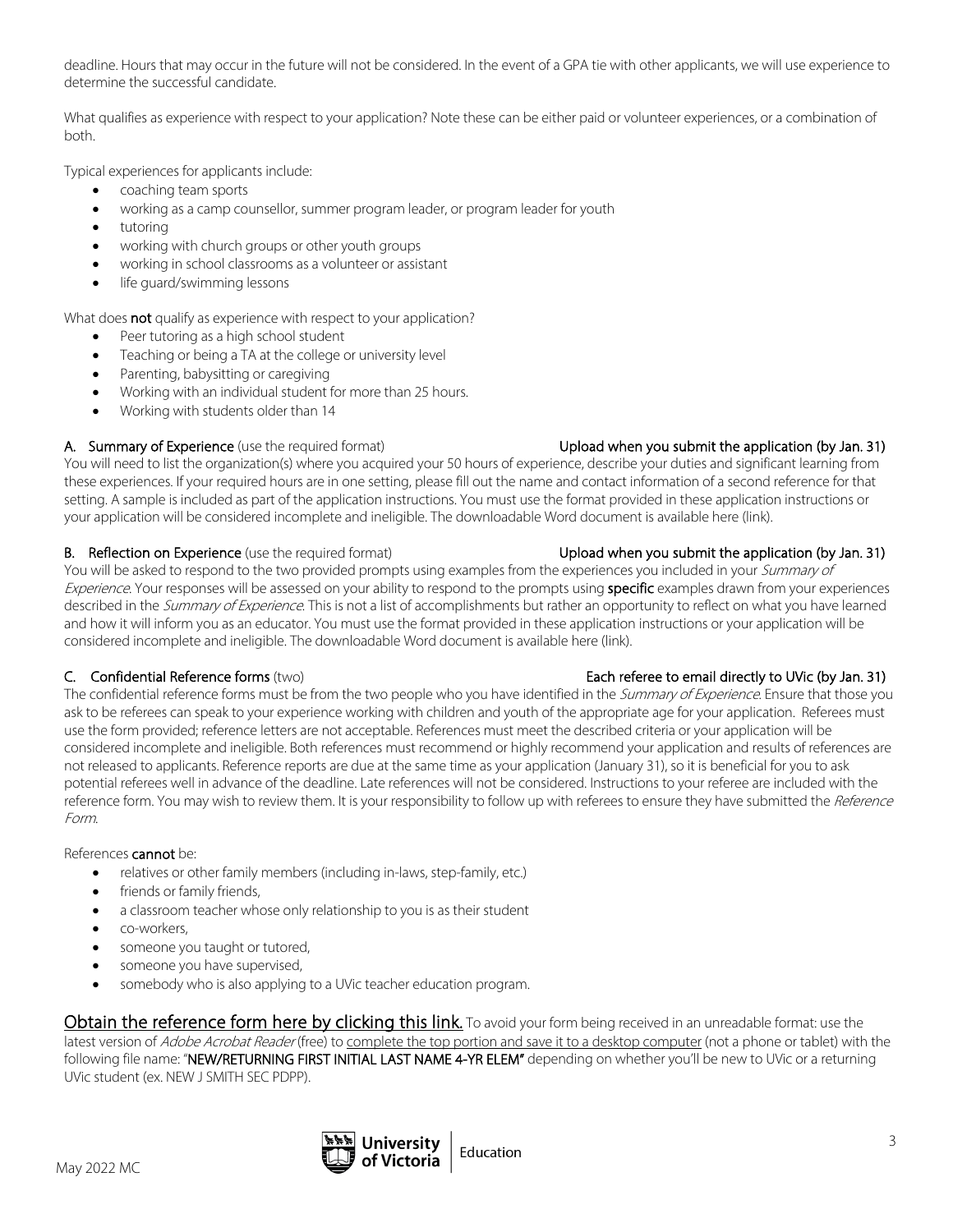Email the form to your two referees, asking them to follow the instructions on the form to complete it and email it directly to AWetmore@cotr.bc.ca.

Note: Applicants may also be invited to meet with the Teacher Education Office during their experience review. Only applicants who are conditionally admitted will have their experience reviewed. Please do not assume that you have satisfied this experience requirement based on applying or being wait-listed for program admission in a previous year.

## Optional: Supplementary form for First Nations, Métis and Inuit applicants

The Faculty of Education is committed to increasing the number of First Nations, Métis and Inuit teachers and has reserved 5% of the positions in teacher education programs for applicants who meet the Faculty of Education's admission requirements. If you have Aboriginal ancestry, and would like to be considered for this quota, please email the supplementary form to iedlpa@uvic.ca.

> *If you need help with the form or have questions, please call (250) 721-8389 or e-mail ied@uvic.ca.*



### Check your status and checklist

Log into My UVic Application. Use the checklist to see that all transcripts and supporting documents have been received.

#### Notes:

- 数 If you are attending the same institution (other than UVic) in the January to April 2022 term as you are in the Fall 2021 term, you'll see at least two entries for that institution on the checklist: one with a January 31 deadline and another with a May 31 deadline.
- It can take two to three weeks from the time an item is received at UVic for it to be recorded on the checklist.
- $\frac{20}{100}$  The date a transcript is received at UVic determines whether it is considered on time or late, not the date that UVic staff uploads it to your checklist.

## Application status updates

Education Advising will email you at least once by mid-June.

Mid-June: Education Advising will email you if you are not eligible for admission (based on missing requirements or missing documents).

Once second term grades (due May 31) have been received and reviewed for all applicants, Education





Education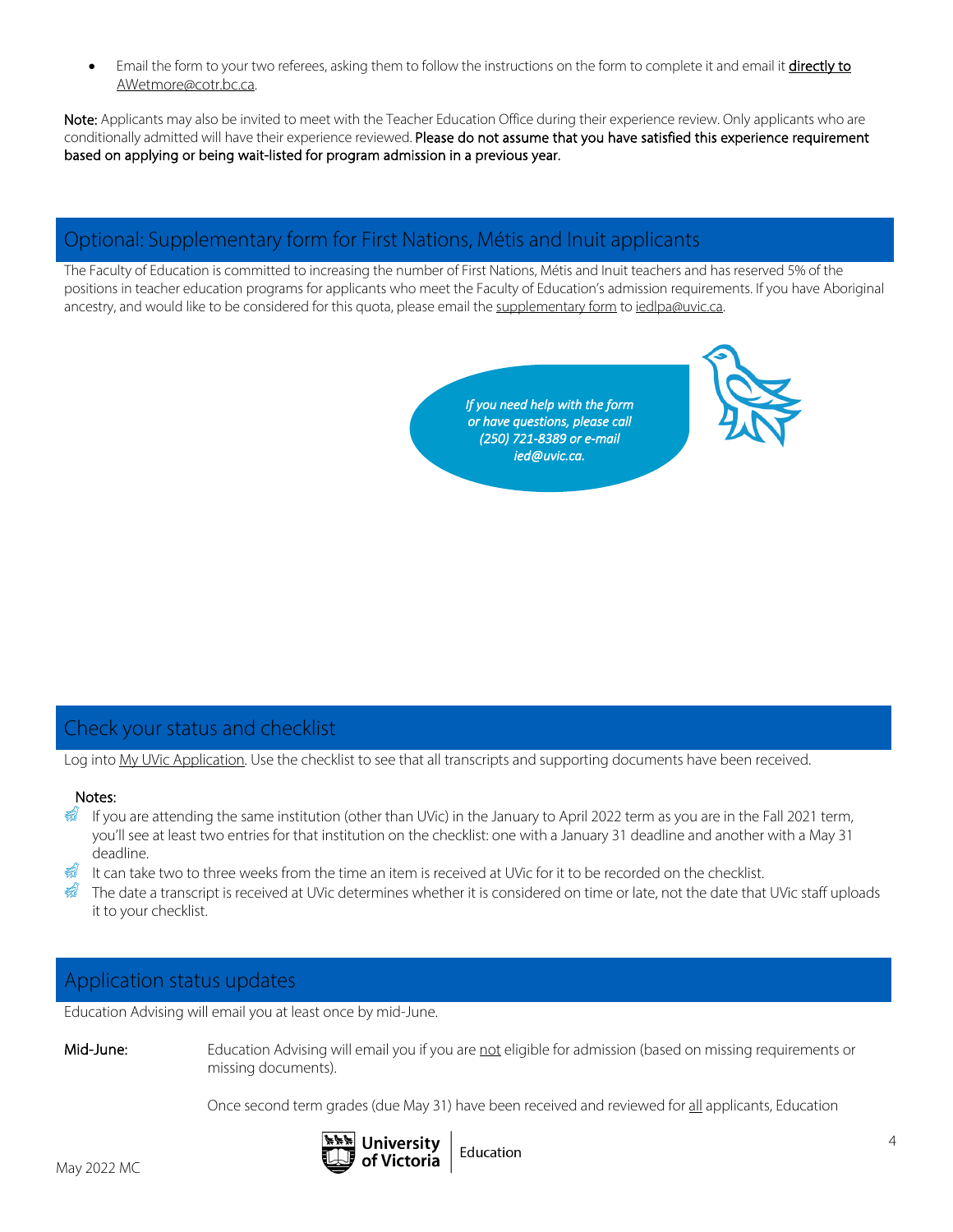June-July: Advising will email you: to make an offer of admission, to tell you that you've been placed on a waitlist, or to explain why you are not eligible for admission.

July to August:

If you are on the waitlist and a seat becomes available, Education Advising will email you an offer of admission.

Note: Admission offers are time sensitive. If you will not have email access for more than one week, contact Education Advising.

## Selection

For September 2022 Entry, admission is based primarily on GPA as long as experience requirements are met.

Conditional admission based on academic requirements: Applicants who apply, submit all transcripts, submit all other required items, and satisfy all academic requirements by the published deadlines will be ranked by their 12-unit grade point average and selected to the program (offered conditional admission) starting with the highest GPA until all program seats are filled.

- The 12-unit/sessional GPA is calculated on the most recent sessional GPA at April 30, 2022. If the most recent session is fewer than 12 units, previous session(s) averages will be included until a total of 12 units is reached.
- 12 UVic units is equivalent to 8 typical, half-year courses.
- While the minimum required GPA is 3.00 (9-point scale, UVic C+), admission is competitive and the actual GPA cut-off may be higher.
- The number of seats available for new-to-faculty, year two applicants will depend on the number of year-one elementary education students eligible to progress to year two. That number won't be known until May 2022.

Admission confirmed based on experience requirement: Applicants offered conditional admission as above must satisfy the Teacher Education Office's experience requirement in order for their offer of admission to be confirmed. (See "Experience Requirement" above). Note: Only applicants who have been conditionally admitted will have their experience reviewed.

| Frequently asked questions                                                                    |                                                                                                                                                                                                                                                                                                                                                                          |
|-----------------------------------------------------------------------------------------------|--------------------------------------------------------------------------------------------------------------------------------------------------------------------------------------------------------------------------------------------------------------------------------------------------------------------------------------------------------------------------|
| What should I do if I decide not to proceed<br>with my application?                           | Please notify Faculty of Education Advising at adve@uvic.ca and Undergraduate Admissions<br>at adms6@uvic.ca.                                                                                                                                                                                                                                                            |
|                                                                                               | Be sure to tell Admissions if you wish to apply to a different faculty for September 2022.                                                                                                                                                                                                                                                                               |
| What do I do if I'm selected to this program?                                                 | Respond to the admission offer email from Education Advising to confirm you are accepting<br>the offer. Then submit the \$150 Faculty of Education acceptance deposit to Education<br>Advising. New UVic students must also pay a separate \$200 UVic acceptance deposit to the<br>Undergraduate Admissions Office. Both deposits are applied towards your tuition fees. |
| May an offer of admission be deferred?                                                        | No. If you can't take the program in 2022, you must re-apply for a future entry point.                                                                                                                                                                                                                                                                                   |
| What courses will I take in this program?                                                     | The <b>program outline</b> is available in the UVic Calendar linked here.                                                                                                                                                                                                                                                                                                |
| Is it my responsibility to apply for a teaching<br>certificate after I complete this program? | Yes. Apply to the BC Ministry of Education's Teacher Certification Branch for a teaching<br>certificate upon program completion.                                                                                                                                                                                                                                         |
|                                                                                               | If you've been charged with, or convicted of, a criminal offense, you should write to the<br>Teacher Certification Branch for clarification of your status before undertaking a teacher<br>education program.                                                                                                                                                            |
| Will I qualify for a teaching certificate in<br>another province?                             | If you qualify for a teaching certificate in British Columbia, you can expect to qualify for a<br>teaching certificate in another province. Please consult the provincial teacher qualification<br>service for additional details about this process.                                                                                                                    |
|                                                                                               |                                                                                                                                                                                                                                                                                                                                                                          |

Education

of Victoria

5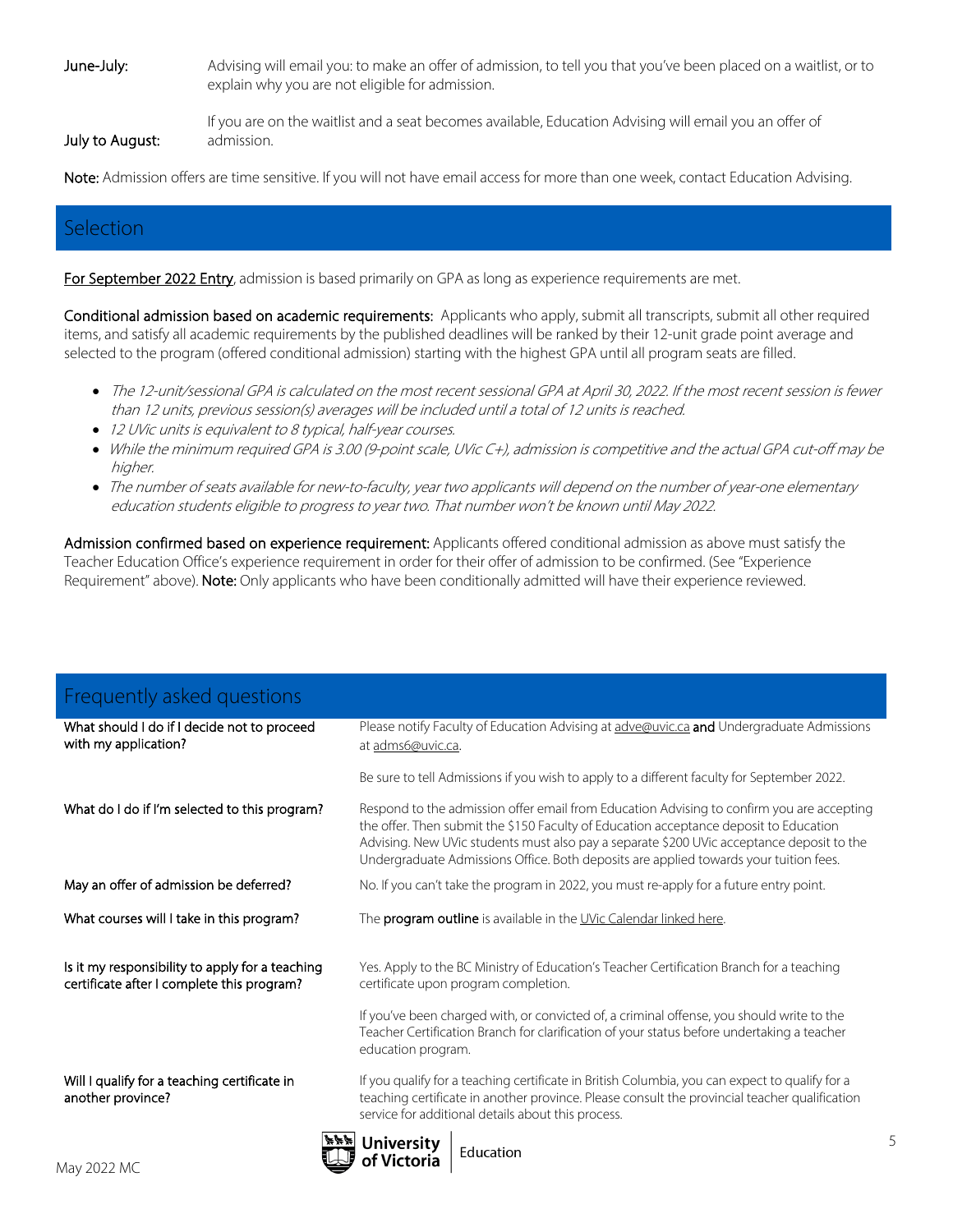| Where can I get information about tuition?                                      | Accounting Services at https://www.uvic.ca/vpfo/accounting/services/tuition/                                                                                                                                                                                                          |
|---------------------------------------------------------------------------------|---------------------------------------------------------------------------------------------------------------------------------------------------------------------------------------------------------------------------------------------------------------------------------------|
|                                                                                 | Tuition is based on a per-unit fee that varies from year to year. The 2022 rate will be<br>announced in the spring. Note: You'll register in 18 units in year two. (See the program outline<br>linked here, near the bottom of the page, for the unit totals in years three and four) |
|                                                                                 | In addition to tuition, you must budget for miscellaneous fees (athletic and student society),<br>room and board, practicum travel and other living expenses. For a breakdown of annual costs,<br>go to http://registrar.uvic.ca/safa/ (see "budgeting").                             |
| Where can I get information about student<br>loans, bursaries and scholarships? | Student Awards and Financial Aid Office at http://registrar.uvic.ca/safa/. You can reach their<br>office by email finaid@uvic.ca or telephone (250) 721-8423.                                                                                                                         |
| Where can I get information about housing?                                      | Residence Services at https://www.uvic.ca/residence/. You can also email housing@uvic.ca or<br>telephone (250) 721-8395.                                                                                                                                                              |

# Sample of "Summary of Related Experience"

# Summary of Experience (Sample)

| Full Name:            | Date                 |            |
|-----------------------|----------------------|------------|
| Program applying for: | Student #, if known: | <b>V00</b> |

# Experience (First Reference)

| Reference name & email:             | Tim Smith tsmith@xxx.yy                                                                 |
|-------------------------------------|-----------------------------------------------------------------------------------------|
| Organization name & location:       | Big Brothers and Sisters in Nanaimo                                                     |
| Number of hours in this setting:    | 75                                                                                      |
| How did the referee observe you     | Tim was the program coordinator who supervised the after-school programs offered by Big |
| (the applicant) working with        | Brothers. He oversaw my planning and he watched me with the group of 5 students for     |
| children/youth?                     | whom I was responsible during after school programming.                                 |
| Provide the dates and the           | September 5 to December 18, 2019 once a week after-school care programming for          |
| description of the experience,      | elementary school students aged 5-12. I organized activities and provided homework      |
| including your duties, about which  | support twice a week for 6 hours.                                                       |
| the referee will be commenting.     |                                                                                         |
| What was your (the applicant's) key | Include what you learned about teaching and learning here                               |
| learning during this experience?    |                                                                                         |

# Experience (Second Reference)

| Reference name & email:          | <i>Sarita Grewal</i><br>sgrewal@xxx.zz                                                |
|----------------------------------|---------------------------------------------------------------------------------------|
| Organization name & location:    | Collingwood Community Centre in Nanaimo                                               |
| Number of hours in this setting: | 35                                                                                    |
| How did the referee observe you  | I worked as a leader in an online "drop in" program through the Collingwood Community |
| (the applicant) working with     | Centre. My supervisor, Sarita, was present for the calls and online group sessions.   |
| children/youth?                  |                                                                                       |

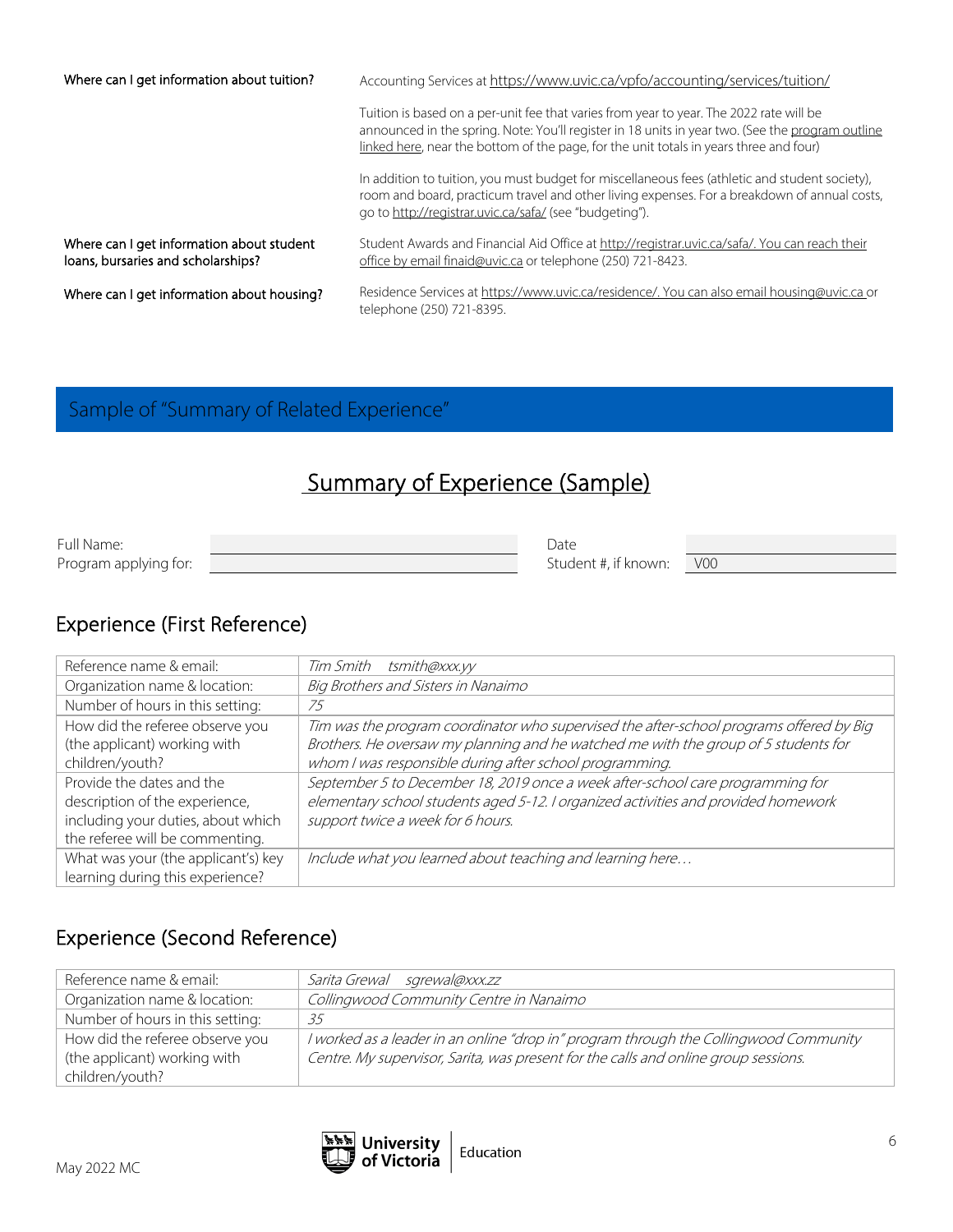| Provide the dates and the<br>description of the experience,<br>including your duties, about which<br>the referee will be commenting. | October 5 to November 12, 2021 once a week after school programming (online) for 12-13<br>year olds needing homework and life skills support. This included some iin-person support<br>and online help with youth. |
|--------------------------------------------------------------------------------------------------------------------------------------|--------------------------------------------------------------------------------------------------------------------------------------------------------------------------------------------------------------------|
| What was your (the applicant's) key<br>learning during this experience?                                                              | Include what you learned about teaching and learning here                                                                                                                                                          |

It is your responsibility to ensure that the information you have supplied on this form meets the criteria outlined in the application instructions. Failure to do so may result in your application being ineligible for admission.

#### NOTE: This document must be a maximum of one page

## Summary of Experience: Required Template

# Summary of Experience

| Full Name:            | Date                 |                |
|-----------------------|----------------------|----------------|
| Program applying for: | Student #, if known: | V <sub>0</sub> |

## Experience (First Reference)

| Reference name & email:             |  |
|-------------------------------------|--|
| Organization name & location:       |  |
| Number of hours in this setting:    |  |
| How did the referee observe you     |  |
| (the applicant) working with        |  |
| children/youth?                     |  |
| Provide the dates and the           |  |
| description of the experience,      |  |
| including your duties, about which  |  |
| the referee will be commenting.     |  |
| What was your (the applicant's) key |  |
| learning during this experience?    |  |

## Experience (Second Reference)

| Reference name & email:            |  |
|------------------------------------|--|
| Organization name & location:      |  |
| Number of hours in this setting:   |  |
| How did the referee observe you    |  |
| (the applicant) working with       |  |
| children/youth?                    |  |
| Provide the dates and the          |  |
| description of the experience,     |  |
| including your duties, about which |  |
| the referee will be commenting.    |  |

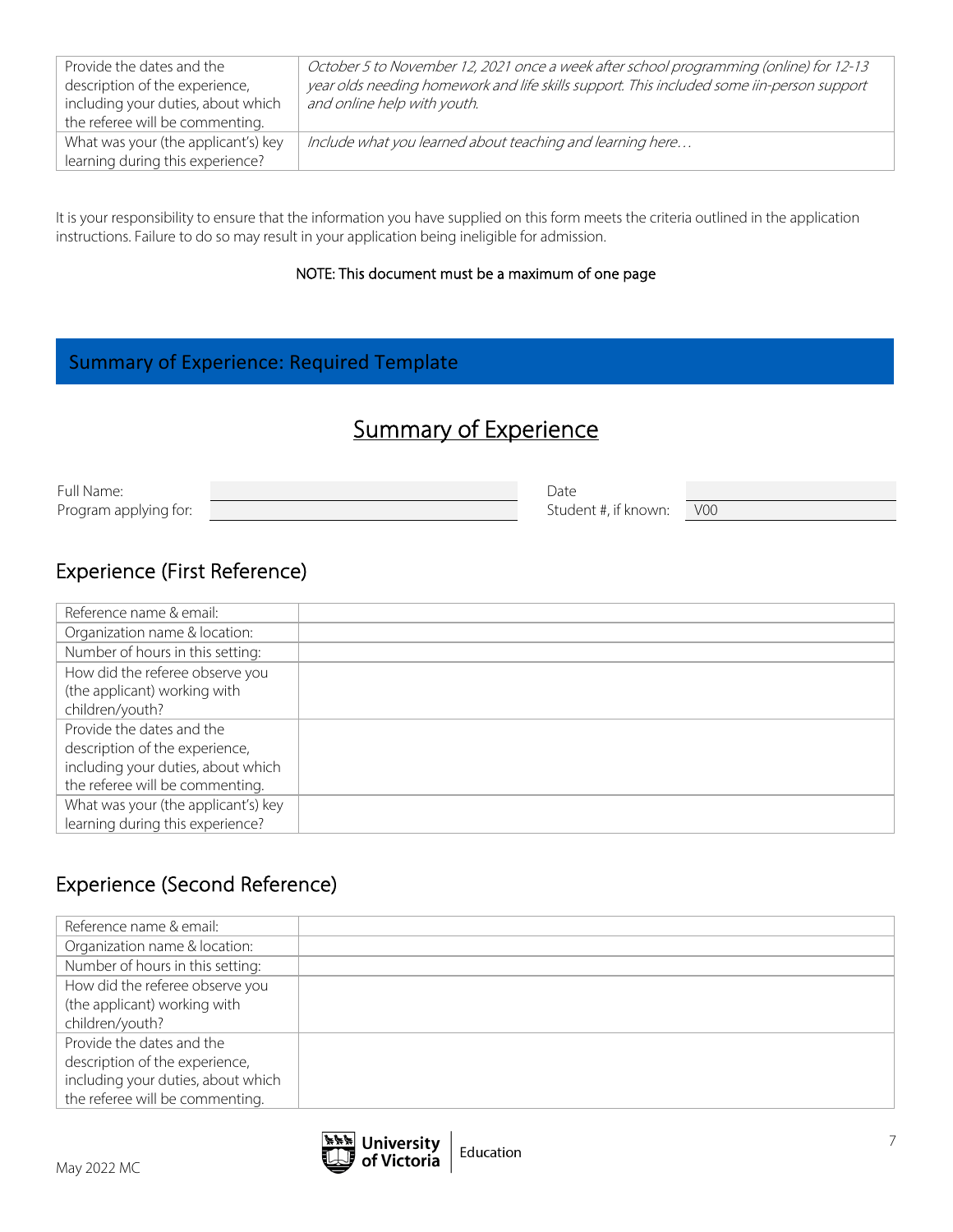| What was your (the applicant's) key |  |  |
|-------------------------------------|--|--|
| l learning during this experience?  |  |  |

It is your responsibility to ensure that the information you have supplied on this form meets the criteria outlined in the application instructions. Failure to do so may result in your application being ineligible for admission.

#### NOTE: This document must be a maximum of one page